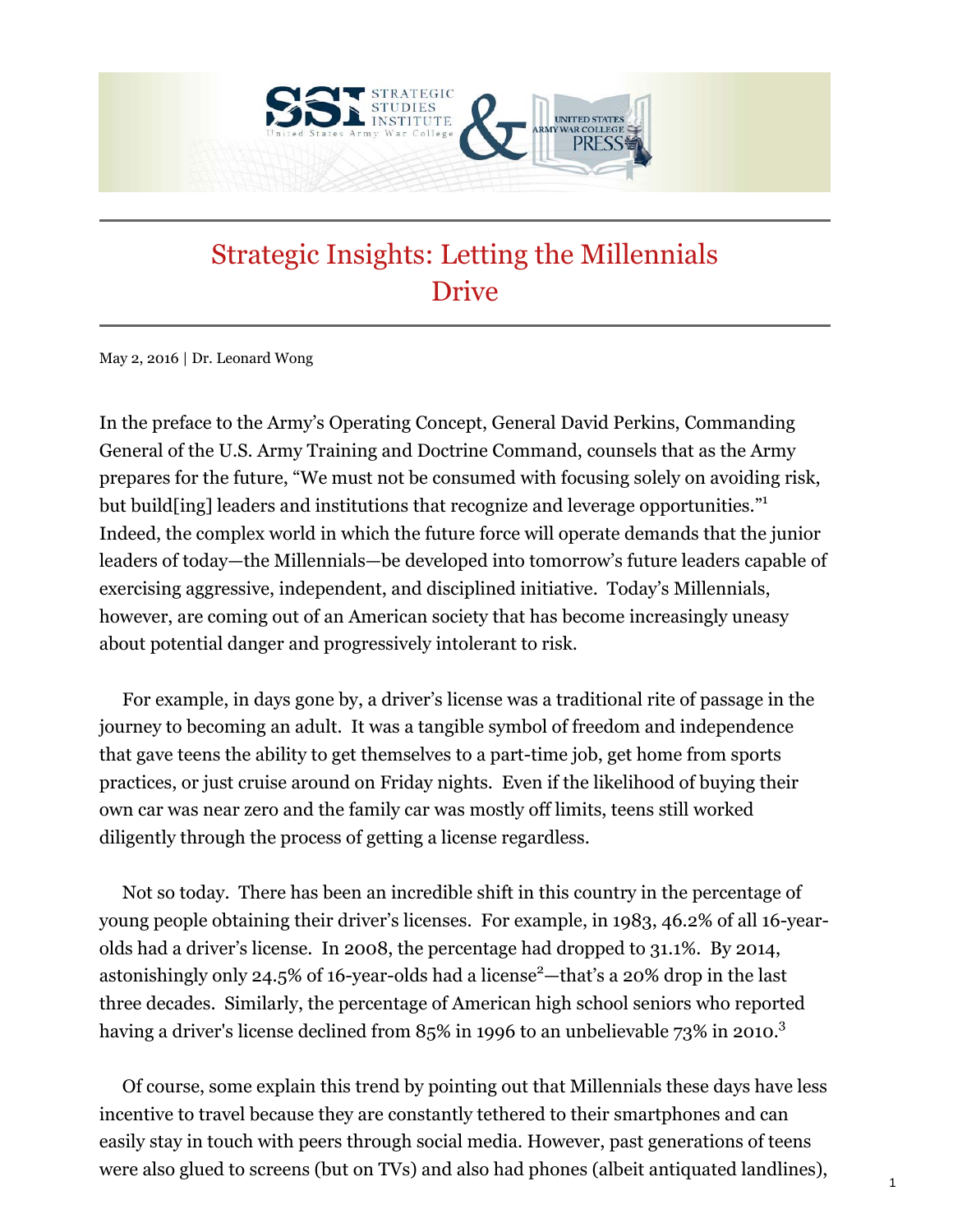but that didn't stop them from getting their licenses as soon as possible. Others point to the growth of graduated licensing programs that require more driving experience before teens can obtain full driving privileges. True, but even these programs and their added conditions do not prohibit young people from getting their licenses at age 16. Finally, some will blame the economy and the cost of insurance as insurmountable obstacles in the pursuit of a license. While the economy is certainly a factor, analysis of another youth transportation trend suggests that perhaps a more subtle shift in parental attitudes is at play.

A recent national survey conducted by YouGov, a global research company, found that 8% of Americans do not know how to ride a bicycle. While just 5% of those 55 and older lack that skill, a surprising  $13\%$  of those 18 to 34 do not know how to ride.<sup>4</sup> Why is learning how to ride a bike—a key initiation rite for nearly all children—becoming a less universal experience for the Millennial generation? Laying the blame for this trend on increased technology or tightened budgets in a tough economy is not so easy. Our society's approach toward developing young people has fundamentally changed. It appears that fewer of today's youth are learning how to ride a bike—or how to drive a car—because of two underlying reasons.

First, as a society, we are becoming increasingly risk averse. The thought of an impetuous child guiding a two-wheeler unsteadily around the block (even wearing a helmet) or a headstrong adolescent sitting behind the wheel of the family car (with tunes blaring) brings to mind the possibility of ill-advised decisions, potential kidnappings, avoidable crashes, and inevitable heartache. Never mind that improved vehicle designs and safety technology have brought auto fatality risks to record lows<sup>5</sup> or that the chance of getting abducted by a stranger is about the same as getting struck by lightning.<sup>6</sup> More and more parents, after surrendering to fear and anxiety, are convincing their children to either postpone or evade altogether the hypothetically dangerous acts of riding a bike or driving a car.

Second, because youngsters still need to get to their daily soccer practices or weekly Scout meetings, many parents have discovered a simple way to avoid the nerve-wracking anguish of allowing their children to ride or drive themselves: *Drive for them*. Anyone who has spent hours running behind a wobbling child trying to balance a bicycle or found themselves searching for an imaginary brake pedal while riding with a student driver is familiar with the agony of equipping young people to ride or drive themselves. Many parents have decided that it is far easier to personally chauffer their kids around than to undergo the torment of training them and then sending them off into unseen perils and hazards. As a result, Millennials are less likely to conquer challenges like balancing a bike or operating an automobile simply because many of today's fearful parents are finding it less distressing if they just step in and drive for them.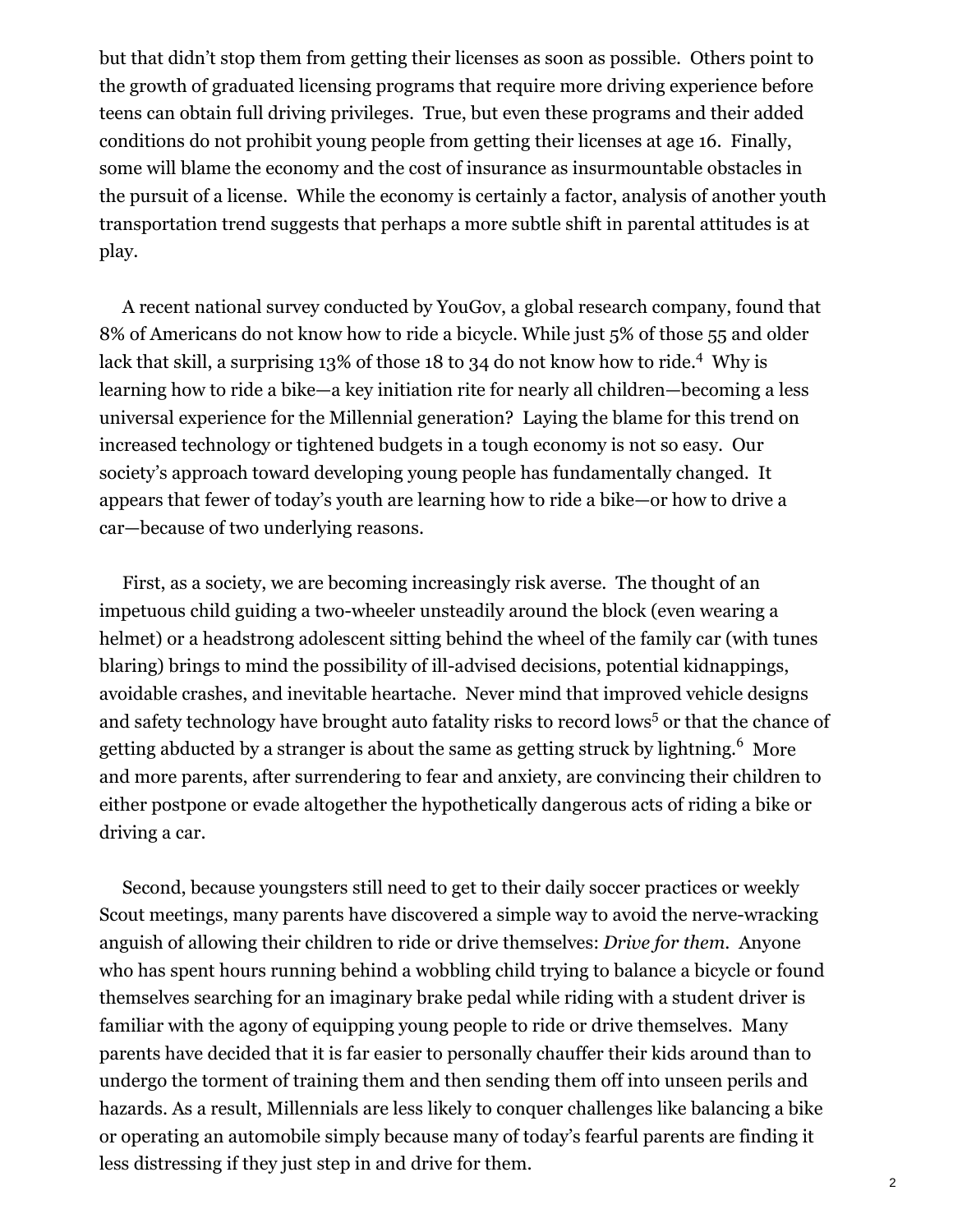It would be naive for Army leaders to believe that they are immune to the undercurrent of these societal trends—not the trends in driver's licenses or bike riding—but the reluctance of older generations in allowing the Millennial generation to step up and lead. Despite the recent heavy emphasis on instilling the "power down" tenets of Mission Command on the force, the Army's culture still reflects some of the same societal unwillingness to allow Millennials to be independent and self-sufficient.

For example, the 2013 Chief of Staff of the Leader Development Task Force surveyed the entire Army and found that only 42% of officers believed that their higher headquarters underwrote prudent risk during deployments. The Task Force also reported that only 49% of officers believed that higher headquarters encouraged disciplined initiative. Importantly, the Task Force noted that junior officers held significantly more pessimistic views concerning their ability to exercise initiative or take risk compared to senior officers.<sup>7</sup> Likewise, the 2014 Annual Survey of Army Leadership conducted by the Center for Army Leadership found that 41% of junior NCOs did not believe that they were empowered to make decisions at their level and only 59% were satisfied with the amount of freedom they had in conducting their duties.<sup>8</sup>

Army senior leaders often hold the same reservations as that of society about letting the Millennials make their own decisions; the fear of negative outcomes and the knowledge that a lot of headaches could be avoided if they just did it for them. Although the fear often centers on the possibility that junior leaders may waste precious resources, leaders in uniform may also experience an unspoken uneasiness that a subordinate's failings may reflect poorly upon the senior leader's tenure. In a downsized, more competitive Army, the last thing a senior leader needs is a career torpedoed by a junior leader's well meaning—but flawed—exercise of initiative. Why let a junior leader stumble through the planning, execution, and evaluation of an event when the staff and more senior leaders have the knowledge and expertise to do it better? However, before senior leaders nudge those Millennials aside and slide into the driver's seat themselves, it might be worthwhile to hear the rest of the societal story on Millennials and driver's licenses.

Many experts expected the downturn in American youngsters getting their licenses to have a corresponding decrease in fatal crashes involving 16-year-olds. With fewer immature drivers on the road, it was predicted that young lives would be saved. Indeed, a study in the Journal of the American Medical Association analyzed fatal crash data and found that the number of fatalities of 16-year-old drivers did drop dramatically between 1986 and 2007.<sup>9</sup> Even though there were fewer fatal crashes among 16-year-old drivers, there was also a disturbing side effect—more fatal accidents involving 18-year-old drivers. In the words of Scott Masten, the study's lead author and a researcher with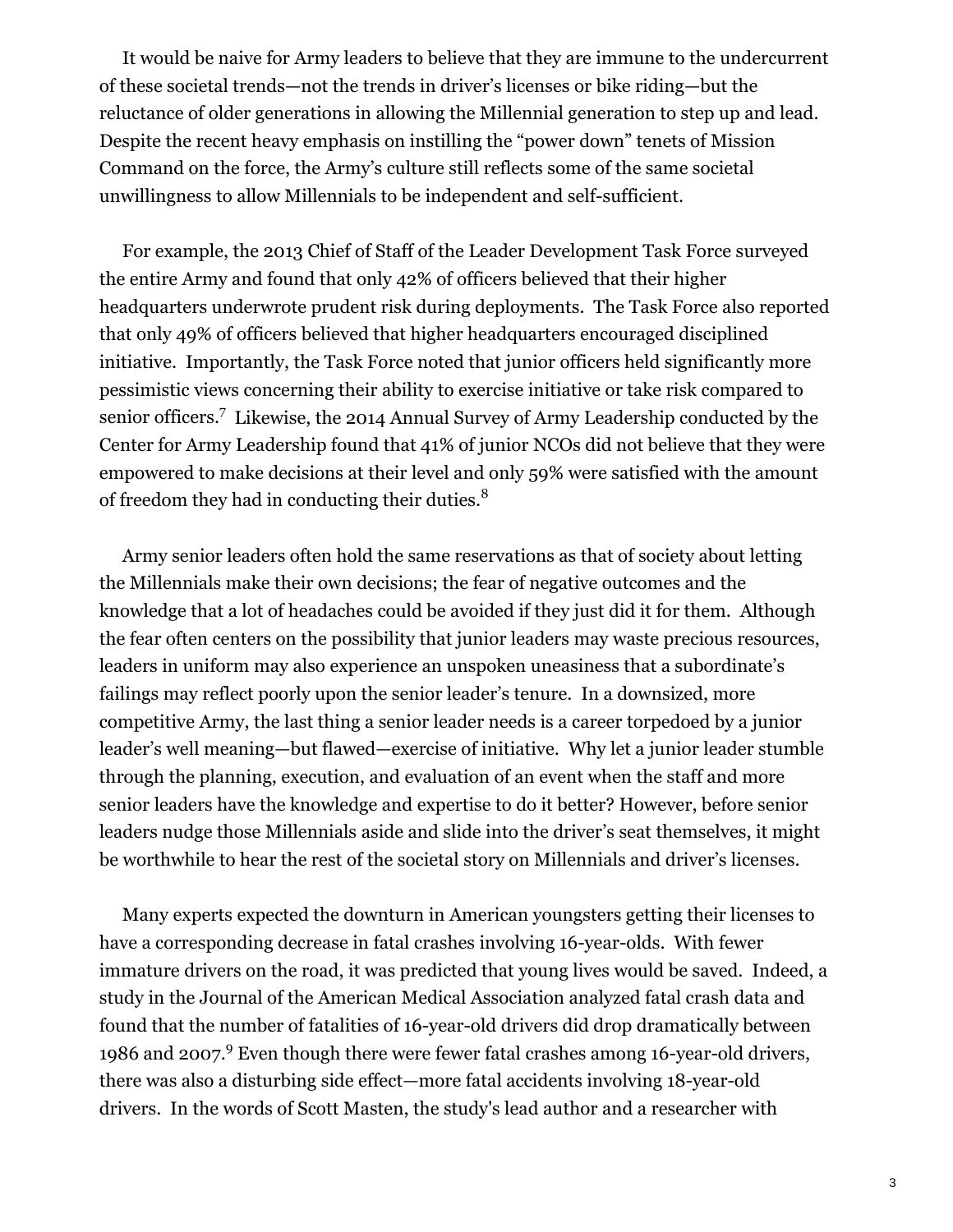California's Department of Motor Vehicles, "I was actually bummed by my own findings—to find out we're offsetting the benefits" of saving 16-year-old lives by losing almost as many 18-year-old lives.<sup>10</sup>

It turns out that obtaining a license in most states requires a 16-year-old to have 30 to 50 hours of supervised driving experience with an adult. That is 30 to 50 hours of someone sitting white-knuckled in the passenger seat, furtively eyeing the speedometer, mentally dodging mailboxes, and offering needed advice whether welcomed or not. On the other hand, an 18-year-old walking into the DMV is not required to have any supervised driving hours, driver training, or driver education to get their license. The findings suggest that a deadly consequence of parents encouraging their teens to delay the licensing process by driving for them is the tragic loss of 18-year-old drivers who hit the highways with little to no supervised driving experience.

 in an uncertain and ambiguous world. Of course, the ride might be bumpy and The takeaway for Army leaders is clear. While it may be risky, uneconomical, and nerve-wracking to watch junior leaders struggle through formidable challenges, stepping in and doing it for them is not the answer. Nor is totally stepping back and letting them sink or swim. Instead, the hard work of an Army senior leader consists of guiding junior leaders in developing the confidence, resourcefulness, and determination needed to lead exhausting. And yes, there is a chance that a junior leader's shortcomings may tarnish a senior leader's standing. But the true legacy of a good Army leader is not that everything was done to perfection, but rather that the next generation of leaders is prepared to lead the formation in the tough times ahead. So, have a seat, buckle up, take a deep breath . . . and hand them the keys.

## **ENDNOTES**

1. Headquarters, Department of the Army, United States Army Training and Doctrine Command, *The U.S. Army Operating Concept: Win in a Complex World*, TRADOC Pamphlet 525-3-1, Fort Eustis, VA: TRADOC, October, 31, 2014, p. v, available from *tradoc.army.mil/tpubs/pams/TP525-3-1.pdf.* 

2. Nathan Bomey, "Millennials spurn driver's licenses, study finds," *USA Today*, January 19, 2016, available from *usatoday.com/story/money/cars/2016/01/19/drivers-licenses-uber-lyft/78994526/.* 

 3. Ruth A. Shults and Allan F. Williams, "Trends in driver licensing status and driving among high school seniors in the United States, 1996–2010" *Journal of Safety Research*, Vol. 46, September 2013, pp. 167-170, available from *trid.trb.org/view.aspx?id=1261449*.

 4. Miriam Jordan, "'It's Like Riding a Bike' Means Nothing to These Adults Trying to Learn," *The Wall Street Journal*, July, 14, 2015, available from *wsj.com/articles/its-just-like-riding-a-bike-means-nothingto-these-adults-trying-to-learn-1436832513*.